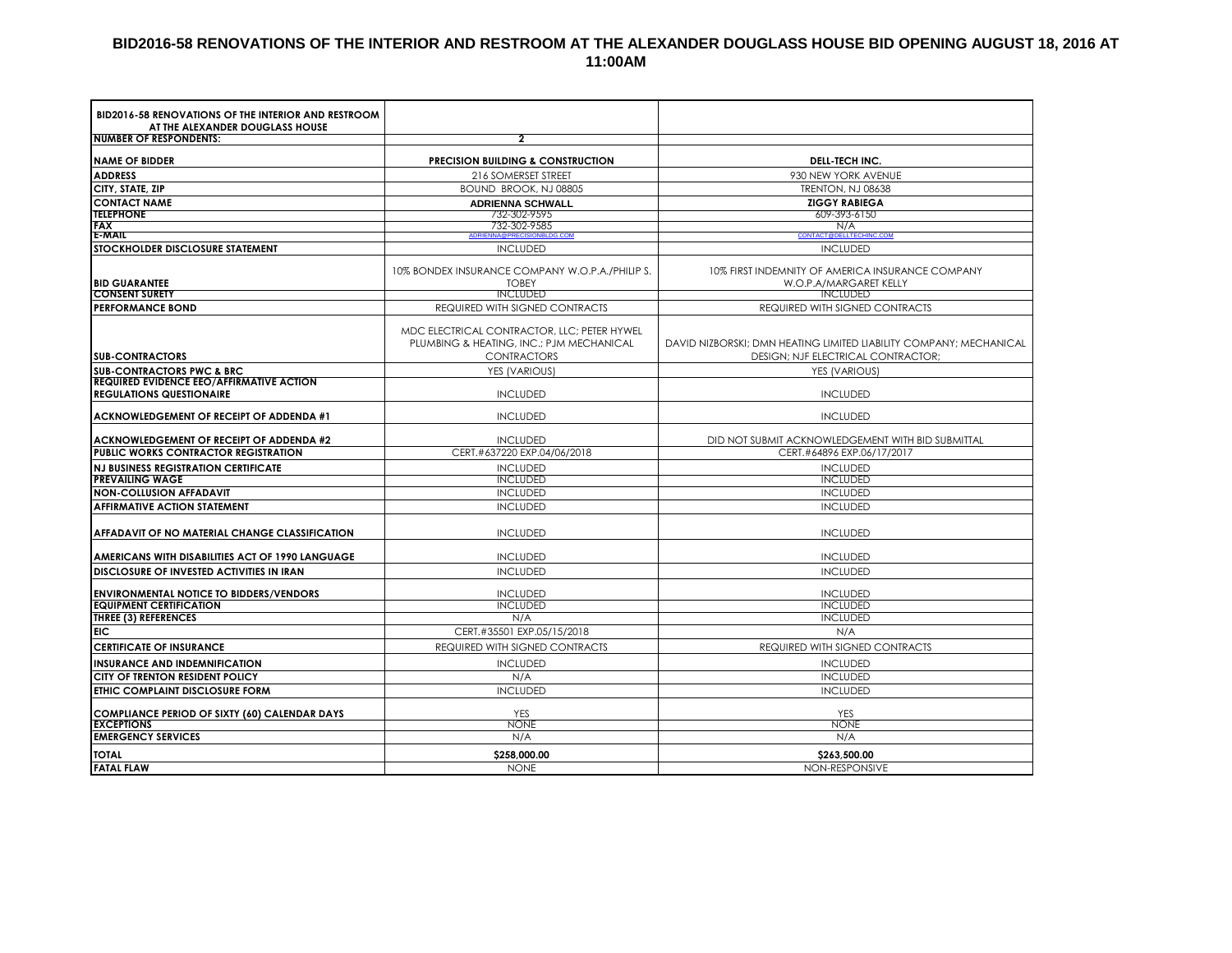## BID2016-58 RENOVATIONS OF THE INTERIOR AND RESTROOM AT THE ALEXANDER DOUGLASS HOUSE BID OPENING 11:00AM

| BID2016-58 RENOVATIONS OF THE INTERIOR AND RESTROO                   |                                                                                                               |                                                                                           |
|----------------------------------------------------------------------|---------------------------------------------------------------------------------------------------------------|-------------------------------------------------------------------------------------------|
| AT THE ALEXANDER DOUGLASS HOUSE<br>NUMBER OF RESPONDENTS:            | 2                                                                                                             |                                                                                           |
| NAME OF BIDDER                                                       | PRECISION BUILDING & CONSTRUCTION                                                                             | DELL-TECH INC.                                                                            |
| <b>ADDRESS</b>                                                       | 216 SOMERSET STREET                                                                                           | 930 NEW YORK AVENUE                                                                       |
| CITY, STATE, ZIP                                                     | BOUND BROOK, NJ 08805                                                                                         | TRENTON, NJ 08638                                                                         |
| <b>CONTACT NAME</b>                                                  | <b>ADRIENNA SCHWALL</b>                                                                                       | <b>ZIGGY RABIEGA</b>                                                                      |
| <b>TELEPHONE</b>                                                     | 732-302-9595                                                                                                  | 609-393-6150                                                                              |
| FAX                                                                  | 732-302-9585                                                                                                  | N/A                                                                                       |
| E-MAIL                                                               | ADRIENNA@PRECISIONBLDG.COM                                                                                    | CONTACT@DELLTECHINC.COM                                                                   |
| STOCKHOLDER DISCLOSURE STATEMENT                                     | <b>INCLUDED</b>                                                                                               | <b>INCLUDED</b>                                                                           |
| <b>BID GUARANTEE</b>                                                 | 10% BONDEX INSURANCE COMPANY W.O.P.A./PHILIP S.<br><b>TOBEY</b>                                               | 10% FIRST INDEMNITY OF AMERICA INSURANCE O<br>W.O.P.A/MARGARET KELLY                      |
| <b>CONSENT SURETY</b>                                                | <b>INCLUDED</b>                                                                                               | <b>INCLUDED</b>                                                                           |
| PERFORMANCE BOND                                                     | REQUIRED WITH SIGNED CONTRACTS                                                                                | REQUIRED WITH SIGNED CONTRACTS                                                            |
| SUB-CONTRACTORS                                                      | MDC ELECTRICAL CONTRACTOR. LLC: PETER HYWEL<br>PLUMBING & HEATING, INC.; PJM MECHANICAL<br><b>CONTRACTORS</b> | DAVID NIZBORSKI; DMN HEATING LIMITED LIABILITY COMP<br>DESIGN; NJF ELECTRICAL CONTRACTOR: |
| SUB-CONTRACTORS PWC & BRC                                            | YES (VARIOUS)                                                                                                 | <b>YES (VARIOUS)</b>                                                                      |
| REQUIRED EVIDENCE EEO/AFFIRMATIVE ACTION<br>REGULATIONS QUESTIONAIRE | <b>INCLUDED</b>                                                                                               | <b>INCLUDED</b>                                                                           |
| ACKNOWLEDGEMENT OF RECEIPT OF ADDENDA #1                             | <b>INCLUDED</b>                                                                                               | <b>INCLUDED</b>                                                                           |
| ACKNOWLEDGEMENT OF RECEIPT OF ADDENDA #2                             | <b>INCLUDED</b>                                                                                               | DID NOT SUBMIT ACKNOWLEDGEMENT WITH BID \$                                                |
| PUBLIC WORKS CONTRACTOR REGISTRATION                                 | CERT.#637220 EXP.04/06/2018                                                                                   | CERT.#64896 EXP.06/17/2017                                                                |
| NJ BUSINESS REGISTRATION CERTIFICATE                                 | <b>INCLUDED</b>                                                                                               | <b>INCLUDED</b>                                                                           |
| PREVAILING WAGE                                                      | <b>INCLUDED</b>                                                                                               | <b>INCLUDED</b>                                                                           |
| NON-COLLUSION AFFADAVIT                                              | <b>INCLUDED</b>                                                                                               | <b>INCLUDED</b>                                                                           |
| AFFIRMATIVE ACTION STATEMENT                                         | <b>INCLUDED</b>                                                                                               | <b>INCLUDED</b>                                                                           |
| AFFADAVIT OF NO MATERIAL CHANGE CLASSIFICATION                       | <b>INCLUDED</b>                                                                                               | <b>INCLUDED</b>                                                                           |
| AMERICANS WITH DISABILITIES ACT OF 1990 LANGUAGE                     | <b>INCLUDED</b>                                                                                               | <b>INCLUDED</b>                                                                           |
| DISCLOSURE OF INVESTED ACTIVITIES IN IRAN                            | <b>INCLUDED</b>                                                                                               | <b>INCLUDED</b>                                                                           |
| ENVIRONMENTAL NOTICE TO BIDDERS/VENDORS                              | <b>INCLUDED</b>                                                                                               | <b>INCLUDED</b>                                                                           |
| <b>EQUIPMENT CERTIFICATION</b>                                       | <b>INCLUDED</b>                                                                                               | <b>INCLUDED</b>                                                                           |
| THREE (3) REFERENCES                                                 | N/A                                                                                                           | <b>INCLUDED</b>                                                                           |
| <b>EIC</b>                                                           | CERT.#35501 EXP.05/15/2018                                                                                    | N/A                                                                                       |
| CERTIFICATE OF INSURANCE                                             | REQUIRED WITH SIGNED CONTRACTS                                                                                | REQUIRED WITH SIGNED CONTRACTS                                                            |
| INSURANCE AND INDEMNIFICATION                                        | <b>INCLUDED</b>                                                                                               | <b>INCLUDED</b>                                                                           |
| CITY OF TRENTON RESIDENT POLICY                                      | N/A                                                                                                           | <b>INCLUDED</b>                                                                           |
| ETHIC COMPLAINT DISCLOSURE FORM                                      | <b>INCLUDED</b>                                                                                               | <b>INCLUDED</b>                                                                           |
| COMPLIANCE PERIOD OF SIXTY (60) CALENDAR DAYS                        | <b>YES</b>                                                                                                    | <b>YES</b>                                                                                |
| <b>EXCEPTIONS</b>                                                    | <b>NONE</b>                                                                                                   | <b>NONE</b>                                                                               |
| <b>EMERGENCY SERVICES</b>                                            | N/A                                                                                                           | N/A                                                                                       |
| <b>TOTAL</b>                                                         | \$258,000.00                                                                                                  | \$263,500.00                                                                              |
| FATAL FLAW                                                           | <b>NONE</b>                                                                                                   | NON-RESPONSIVE                                                                            |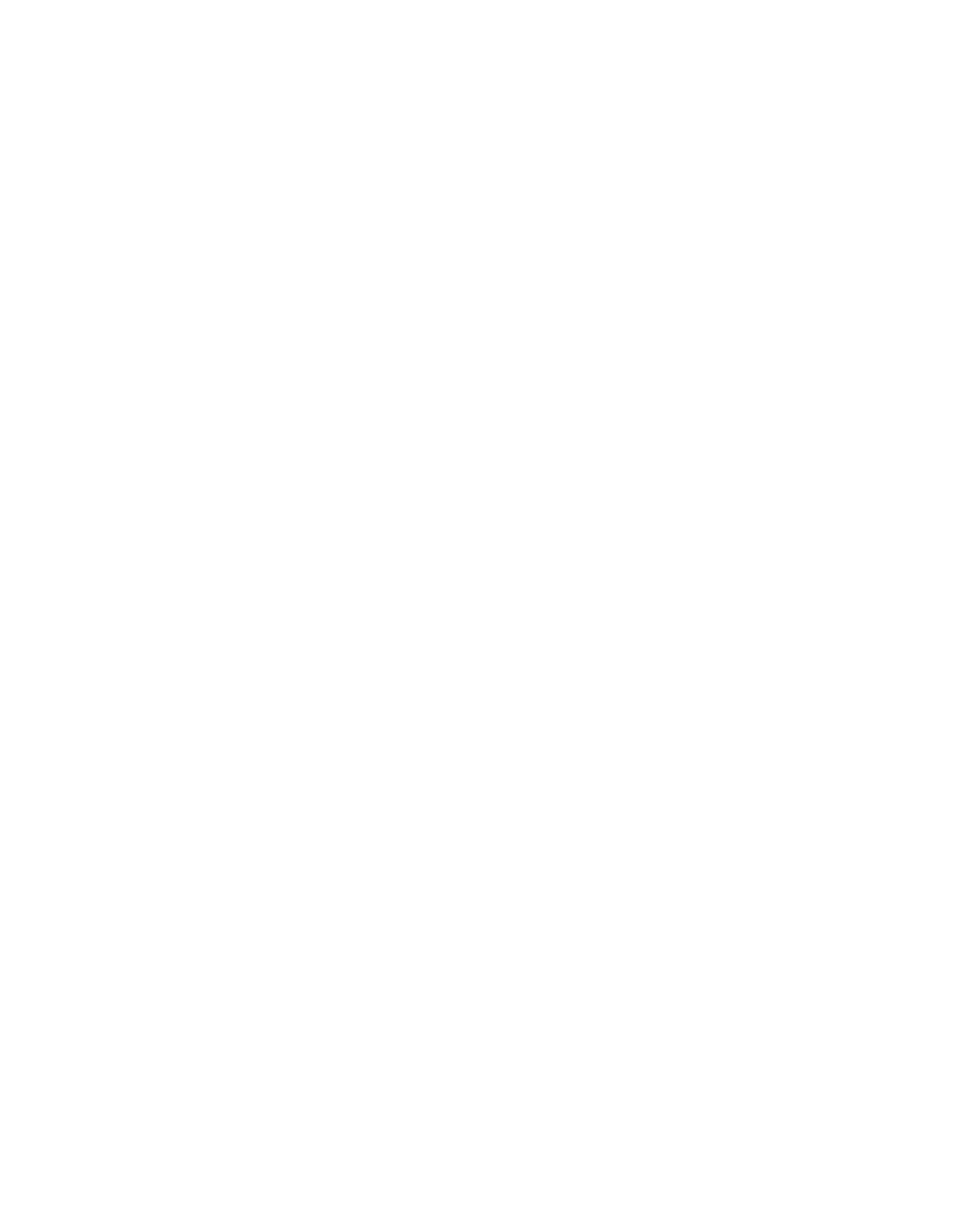# PROVIDE A LIST OF SUB-CONTRACTORS COPY OF LICENSES SUBMITTED WITH BID

| NAME MDC Electrical Contractor, LLC.                                                                          |
|---------------------------------------------------------------------------------------------------------------|
| ADDRESS 13 New York Avenue                                                                                    |
| CITY, STATE, ZIP_Newark, NJ 07105                                                                             |
| TELEPHONE: 973-483-2828                                                                                       |
| $\begin{array}{cc}\nFAX NO. \quad \text{Electrical} \\ \hline\n\text{The image} \\ \end{array}$               |
| <b>TRADE</b>                                                                                                  |
| LICENSE NO. 34EI01585400                                                                                      |
|                                                                                                               |
| NAME Peter Hywel Plumbing & Heating, Inc.                                                                     |
| ADDRESS 51 Woodland Road                                                                                      |
| CITY, STATE, ZIP_____Ringwood, NJ 07456                                                                       |
| TELEPHONE: 201-358-9848                                                                                       |
|                                                                                                               |
|                                                                                                               |
| LICENSE NO. 36BI00966700                                                                                      |
|                                                                                                               |
| NAME PJM Mechanical Contractors                                                                               |
| ADDRESS 1688 Fifth Street                                                                                     |
| CITY, STATE, ZIP Ewing, NJ 08638                                                                              |
| TELEPHONE: 609-921-1394                                                                                       |
| $\begin{tabular}{ c c c } \hline \text{FAX NO.} \quad \quad & \text{---} \quad \quad \\ \hline \end{tabular}$ |
| TRADE______HVAC<br>LICENSE NO. 19HC00113400                                                                   |
|                                                                                                               |
|                                                                                                               |
| NAME                                                                                                          |
|                                                                                                               |
|                                                                                                               |
|                                                                                                               |
|                                                                                                               |
| LICENSE NO.                                                                                                   |
| <b>The Contract Community</b>                                                                                 |
| NAME                                                                                                          |
|                                                                                                               |
|                                                                                                               |
|                                                                                                               |
|                                                                                                               |
|                                                                                                               |
| LICENSE NO.                                                                                                   |
|                                                                                                               |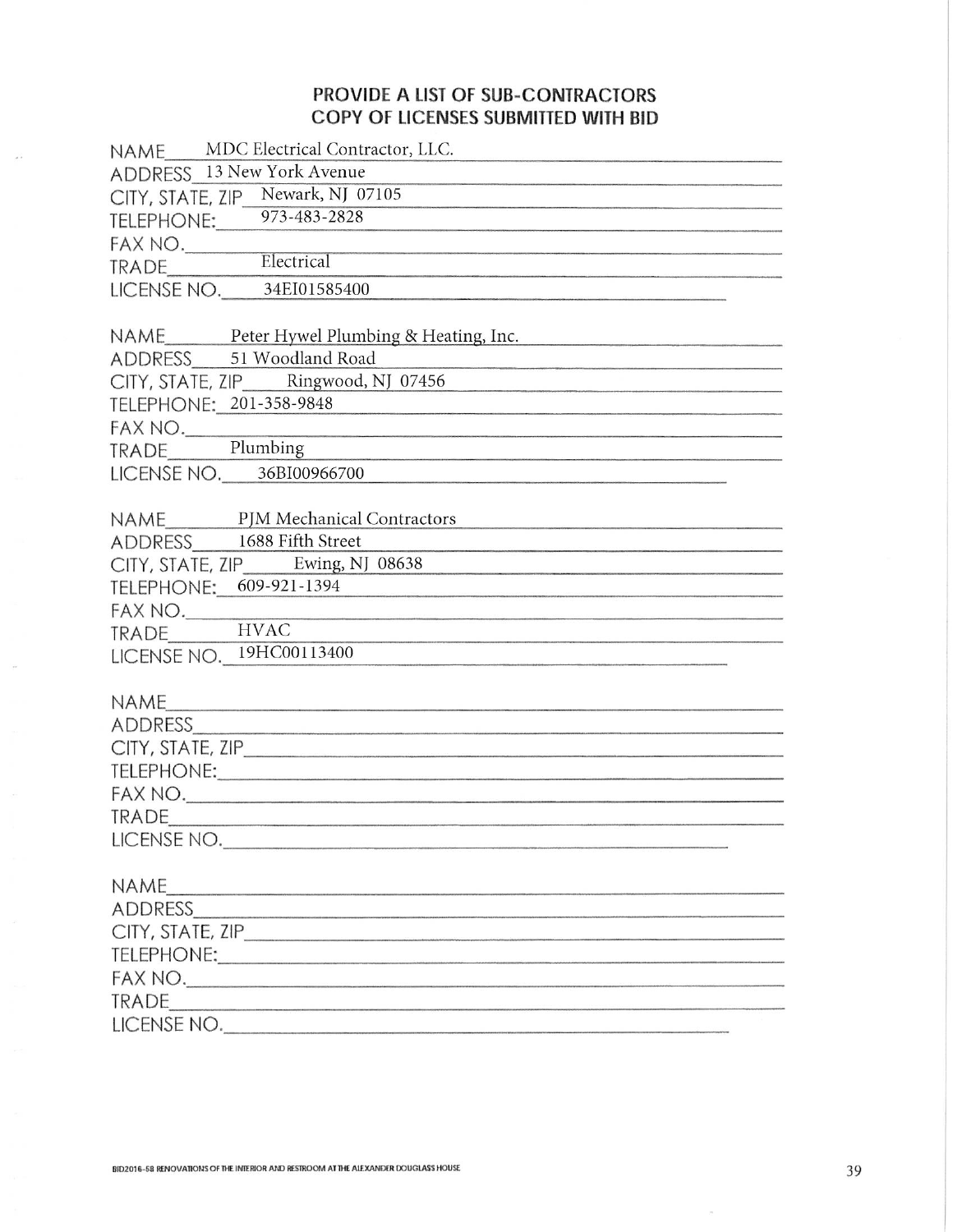| <b>BID PROPOSAL FORM</b>    |  |
|-----------------------------|--|
| <b>VENDOR MUST COMPLETE</b> |  |

|  | COST PROPOSAL: Proposal of |  |
|--|----------------------------|--|
|  |                            |  |

**DELL-TECH INC** Name of Contractor 930 NEW YORK AVENUE, TRENTON, NJ 08638 Address To: City of Trenton **Purchasing Department** 319 East State Street Trenton, NJ 08608 Having carefully read and examined the Contract Documents entitled "Alexander Douglass House Rehabilitation" dated July 1, 2016, and having inspected the site and conditions affecting the work. the undersigned, a Corporation, Partnership or Individual under the laws of the State of NEW JERSEY , proposes to furnish all labor and materials required by the said documents for the following amounts: BASE BID (INCLUDING \$4000 ALLOWANCE): TWO NUNDRED SIXTY THREE THOUSAND Dollars (\$ 263,500 for the lump sum of FIVE HUNDRED ALTERNATE No. 1: ALL wood flooring repair, replacement and refinishing. for the lump sum of THIRTEEN THOUSAND Dollars (\$ 13,000 ALTERNATE No. 2: All work associated with fireplace repair in Room 103. for the lump sum of THREE THOUSAND NINE HUNDRED Dollars  $$^{3,900}$ ALTERNATE No. 3: New brick path and ramp to first floor rear entrance. for the lump sum of FORTY THOUSAND FIVE HUNDRED Dollars (\$ 40,500 **UNIT PRICES:** 25 No. 1 - Additional floor patching: S /sf 18 No. 2 - Additional plaster patching and repair: /sf 18 No. 3 - Additional plaster crack repair: Лf ACKNOWLEDGEMENT OF SITE VISIT Bidder acknowledges visiting site prior to submission of this Bid. Date of Visit 07/19/16 Signature Date of Visit Signature

BID2016-59 RENOVATIONS OF THE INTERIOR AND RESTROOM AT THE AIE MANDER DOUGLASS HOUSE

46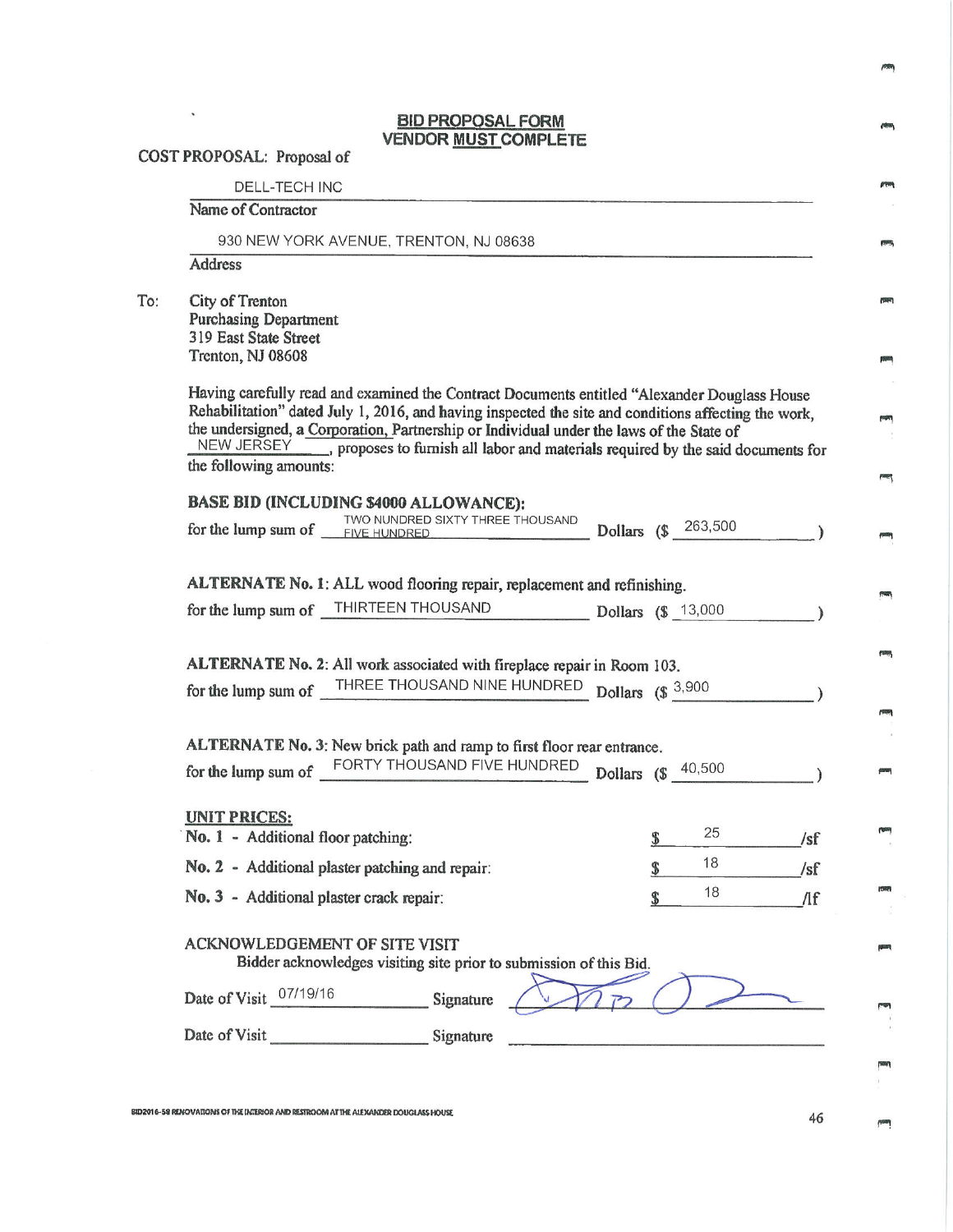## **BID BREAKDOWN:**

Provide informational Breakdown of Base Bid as follows: Note: Bid breakdown is included for purposes of bid evaluation only, and is not part of Contract

| Allowances $(\#1-2)$       | \$4,000      |
|----------------------------|--------------|
| Demolition                 | \$32,550     |
| Sitework                   | \$31,350     |
| Concrete & Masonry         | \$14,550     |
| <b>Metal Gate</b>          | \$5,600      |
| Rough Carpentry            | \$11,250     |
| <b>Finish Carpentry</b>    | \$6,150      |
| Doors and Door Restoration | \$33,900     |
| Plaster Repair             | \$19,800     |
| Gypsum Wall Board          | \$4,500      |
| Tile                       | \$14,450     |
| <b>Sheet Metal Roofing</b> | \$0          |
| Painting                   | \$18,000     |
| Plumbing                   | \$26,000     |
| Electrical                 | \$15,000     |
| <b>HVAC</b>                | \$6,600      |
| Other                      | \$3,300      |
| Other                      | \$0          |
| <b>General Conditions</b>  | \$16,500     |
| Overhead & Profit          | \$0          |
|                            |              |
| <b>TOTAL</b>               | \$263,500.00 |

#### END OF BID PROPOSAL FORM

48

 $\overline{a}$ 

pans,

prom<sub>3</sub>

 $\lim$ 

**PRAY** 

**Comment** 

**FOREY** 

 $\overline{m}$ 

**Paul** 

**PRIT** 

m

pan

 $\blacksquare$ 

**CONTINUES** 

**COM** 

pany.